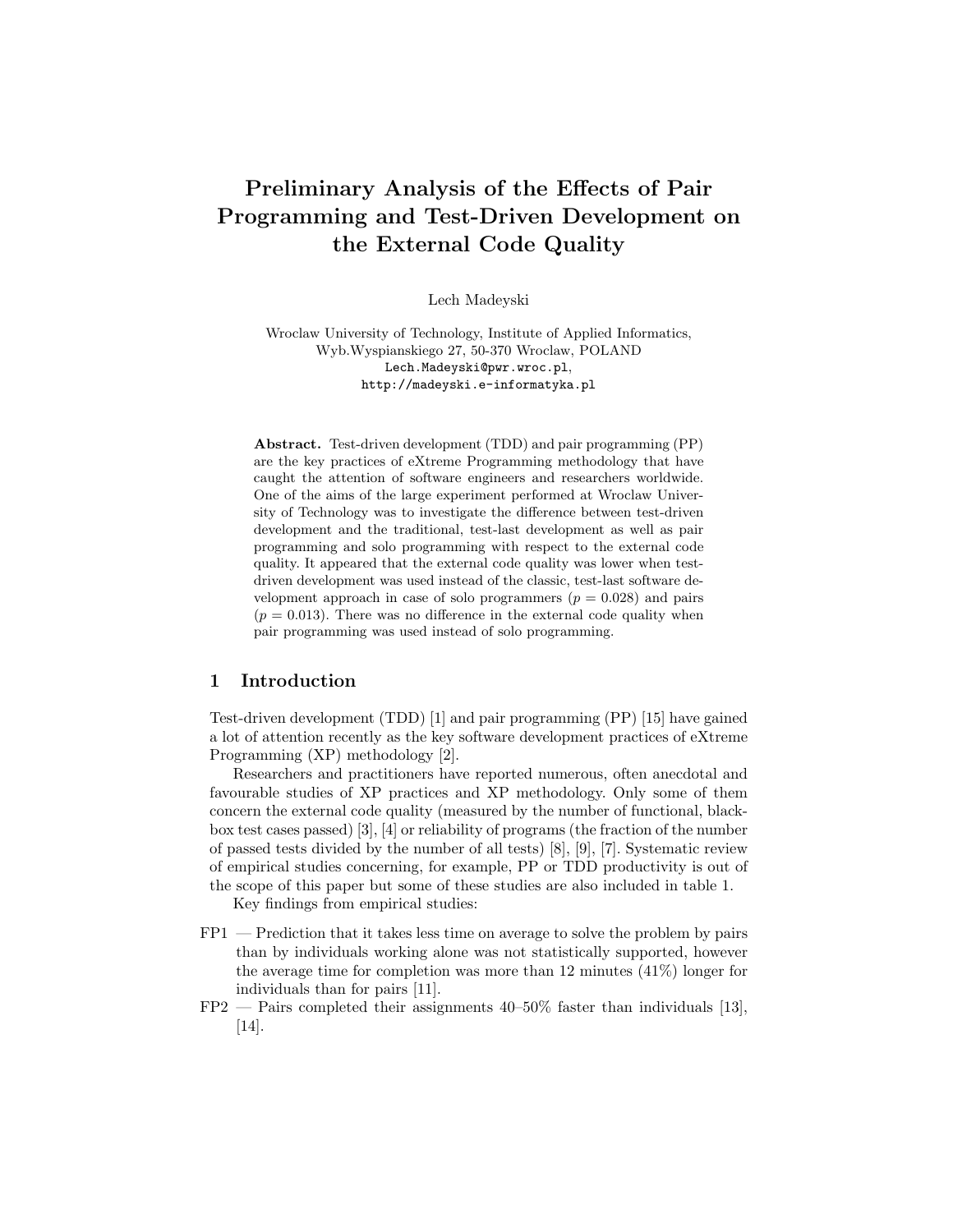Table 1. Pair programming and test-driven development literature review

| <b>STUDY</b>        | <b>ENVIRONMENT</b> | <b>SUBJECTS</b>                        | <b>FINDINGS</b> |
|---------------------|--------------------|----------------------------------------|-----------------|
| Nosek $[11]$        | Industrial         | $15(5\text{Pairs}/5\text{Solo})$       | FP1             |
| Williams $[13][14]$ | Academic           | $41(14 \text{Pairs}/13 \text{Solo})$   | FP2             |
| Nawrocki [10]       | Academic           | $21(5 \text{Pairs}/5 + 6 \text{Solo})$ | FP3             |
| Müller $[8][9]$     | Academic           | $37(10 \text{Pairs}/17 \text{Solo})$   | FP4             |
| Müller [7]          | Academic           | $19(9Classic/10TDD)$                   | FT1             |
| George $[3][4]$     | Industrial         | $24(6Classic/6TDD)$ in 3 trials        | FT2             |
| Williams $[16][6]$  | Industrial         | 13(5Classic/9TDD)                      | FT3             |

- FP3 Almost no difference in development time between XP-like pairs and solo programmers [10]. PP appeared less efficient than it was reported in [11], [13].
- $FP4 A$  pair of developers does not produce more reliable code than a single developer whose code was reviewed. Although pairs of developers tend to cost more than single developers equipped with reviews, the increased cost is too small to be seen in practice [8], [9].
- FT1 TDD does not accelerate the implementation (working time in minutes) and the resulting programs are not more reliable, but TDD seems to support better program understanding [7].
- FT2 TDD developers produced higher quality code, which passed 18% more functional black box test cases. However, TDD developer pairs took 16% more time for development [3], [4].
- FT3 The productivity (LOC per person-month) of the team was not impacted by the additional focus on producing automated test cases [16] or the impact was minimal [6].

Results of the existing empirical work on PP and TDD are contradictory. This may be explained by the differences in the context in which the studies were conducted. Therefore the context of our experiment is expressed in details to support the development of cause-effect theories and to enable meta-analysis.

In 2004 a large experiment was conducted at Wroclaw University of Technology to study the impact of TDD and PP practices on different aspects of the software development process. This paper examines the impact of TDD and PP on the external code quality.

# 2 Experiment definition

The following definition determines the foundation for the experiment:

Object of study. The object of study is the software development process. Purpose. The purpose is to evaluate the impact of TDD and PP practices on the software development process.

Quality focus. The quality focus is the external code quality.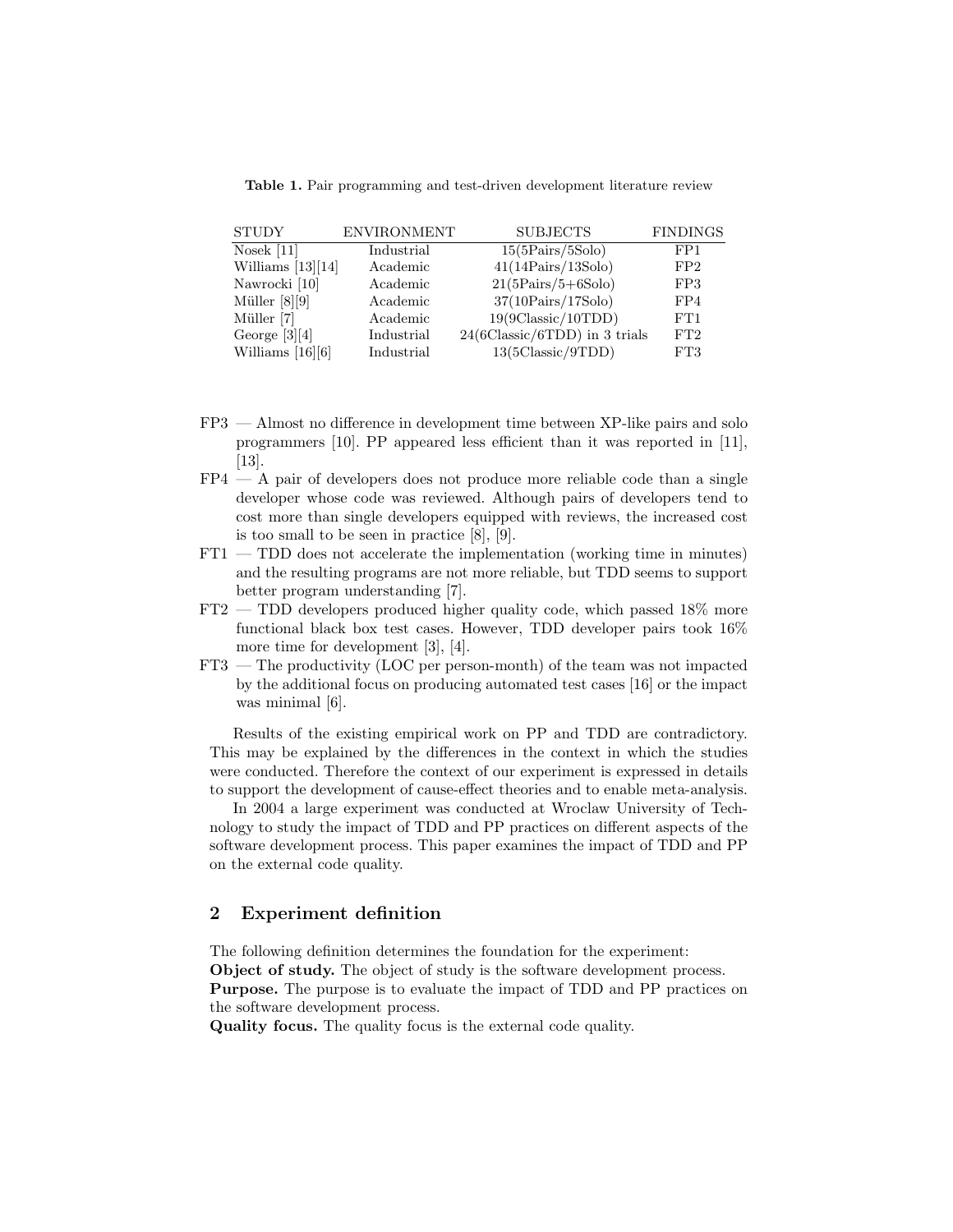Perspective. The perspective is from the researcher's point of view.

Context. The experiment is run using MSc students as subjects and financeaccounting system as an object.

Summary: Analyze the software development process for the purpose of evaluation of the TDD and PP practices impact on the software development process with respect to *external code quality* from the point of view of the researcher in the context of finance-accounting system development by MSc students.

# 3 Experiment Planning

The planning phase of the experiment can be divided into seven steps: context selection, hypotheses formulation, variables selection, selection of subjects, experiment design, instrumentation and validity evaluation.

#### 3.1 Context Selection

The context of the experiment was the Programming in Java (PIJ) course, and hence the experiment was run off-line. Java was the programming language, Eclipse was the IDE (Integrated Development Environment). All subjects had experience at least in C and C++ programming (using object-oriented approach). The course consisted of seven lectures and fifteen laboratory sessions. The course introduced Java programming language using TDD and PP as the key XP practices. The subjects' skills were evaluated during the first seven laboratory sessions. The experiment took place during the last eight laboratory sessions (90 minutes per each). The problem (development of the finance-accounting system) was close to the real problem (not toy size). The requirements specification consisted of 27 user stories. In total 188 students were involved in the experiment. The subjects participating in the study were mainly second and third-year (and a few fourth and fifth-year) computer science master's students at Wroclaw University of Technology. A few people were involved in the experiment planning, operation and analysis.

#### 3.2 Quantifiable Hypotheses Formulation

The crucial aspect of the experiment is to know and formally state what we intend to evaluate in the experiment. This leads us to the formulation of the following quantifiable hypothesis to be tested:

- $H_{0}$  CS/TS/CP/TP There is no difference in the external code quality between the software development teams using any combination of classic (test last) / TDD (test first) development and solo / pair programming approach (CS, TS, CP and TP are used to denote approaches).
- $H_{A \, CS/TS/CP/TP}$  There is a difference in the external code quality between the software development teams using any combination of classic (test last) / TDD (test first) development and solo / pair programming approach (CS, TS, CP and TP).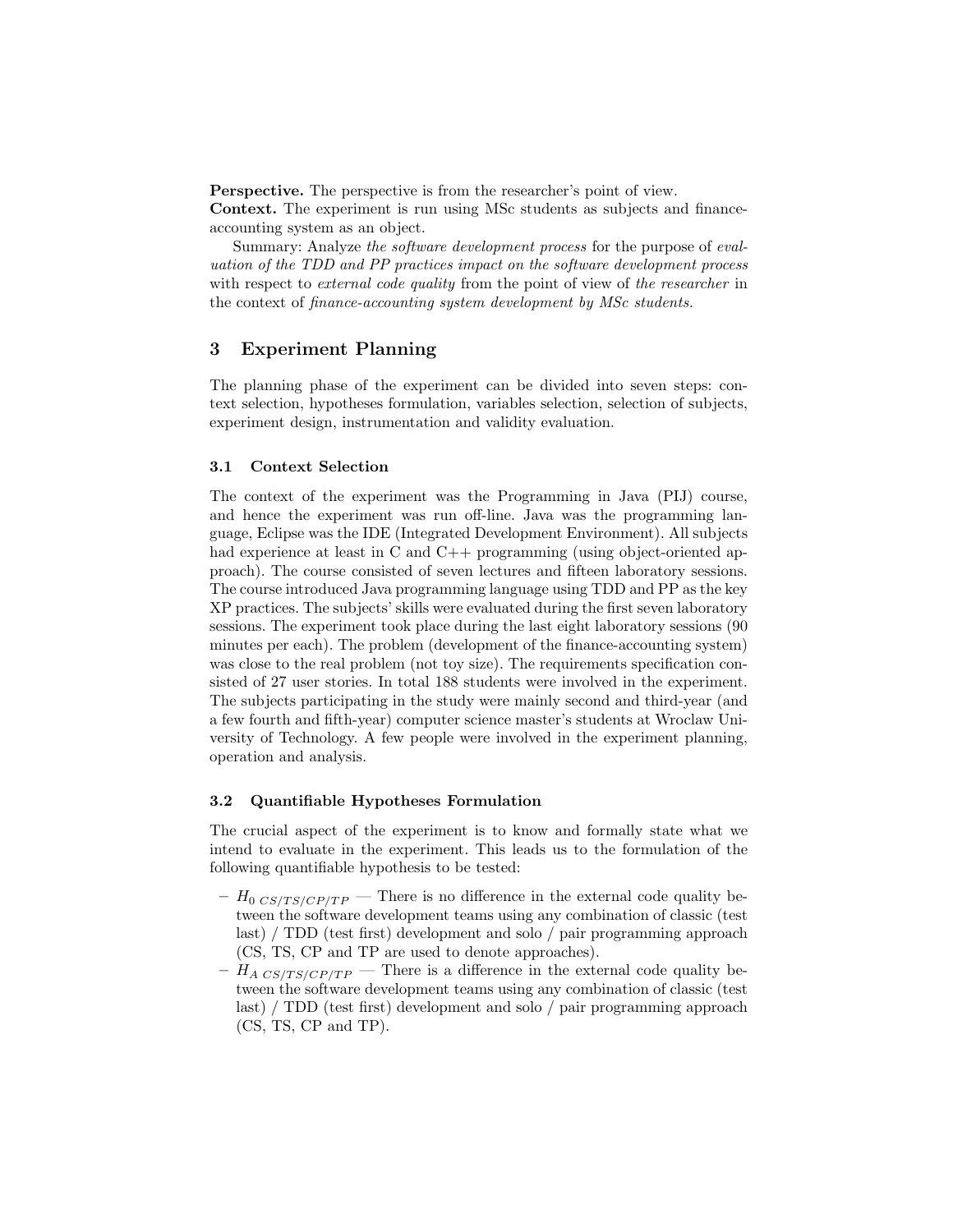- $H_0$   $_{CS/TS}$  There is no difference in the external code quality between solo programmers using classic and TDD testing approach (CS, TS).
- $H_{A\;CS/TS}$  There is a difference in the external code quality between solo programmers using classic and TDD testing approach (CS, TS).
- $H_{0}$   $_{CP/TP}$  There is no difference in the external code quality between pairs using classic and TDD testing approach (CP, TP).
- $H_{A\ CP/TP}$  There is a difference in the external code quality between pairs using classic and TDD testing approach (CP, TP).
- $H_0 \, \text{C} \, \text{C} \, \text{C} \, \text{C} \, \text{C} \, \text{D}$  There is no difference in the external code quality between solo programmers and pairs when classic testing approach is used (CS, CP).
- $H_{A\,CS/CP}$  There is a difference in the external code quality between solo programmers and pairs when classic testing approach is used (CS, CP).
- $H_0$   $_{TS/TP}$  There is no difference in the external code quality between solo and pairs when TDD testing approach is used (TS, TP).
- $H_{A T S / T P}$  There is a difference in the external code quality between solo and pairs when TDD testing approach is used (TS, TP).

If we reject the null hypothesis  $H_{0}$  CS/TS/CP/TP we can try to investigate more specific hypotheses.

NATP (Number of Acceptance Tests Passed) was used as a measure of external code quality. The same measure was used by George and Williams [3], [4]. In contrast to some productivity measures, e.g. source lines of code (SLOC) per person-month, NATP takes into account functionality and quality of software development products. SLOC per unit of effort tend to emphasize longer rather than efficient or high-quality programs. Refactoring effort may even results in negative productivity measured by SLOC.

## 3.3 Variables Selection

The independent variable is the software development method used. The experiment groups used CS, TS, CP or TP approach.

The dependent (or response) variable is characteristic of the software products on which the factors under examination are expected to have an effect. In our case the dependent variable is NATP.

#### 3.4 Selection of Subjects

The subjects are chosen based on convenience — the subjects are students taking the PIJ course. Prior to the experiment, the students filled in a questionnaire. The aim of the questionnaire was to get a picture of the students' background, see table 2. The ability to generalize from this context is further elaborated when discussing threats to the experiment. The use of the course as an experimental context provides other researchers opportunities to replicate the experiment.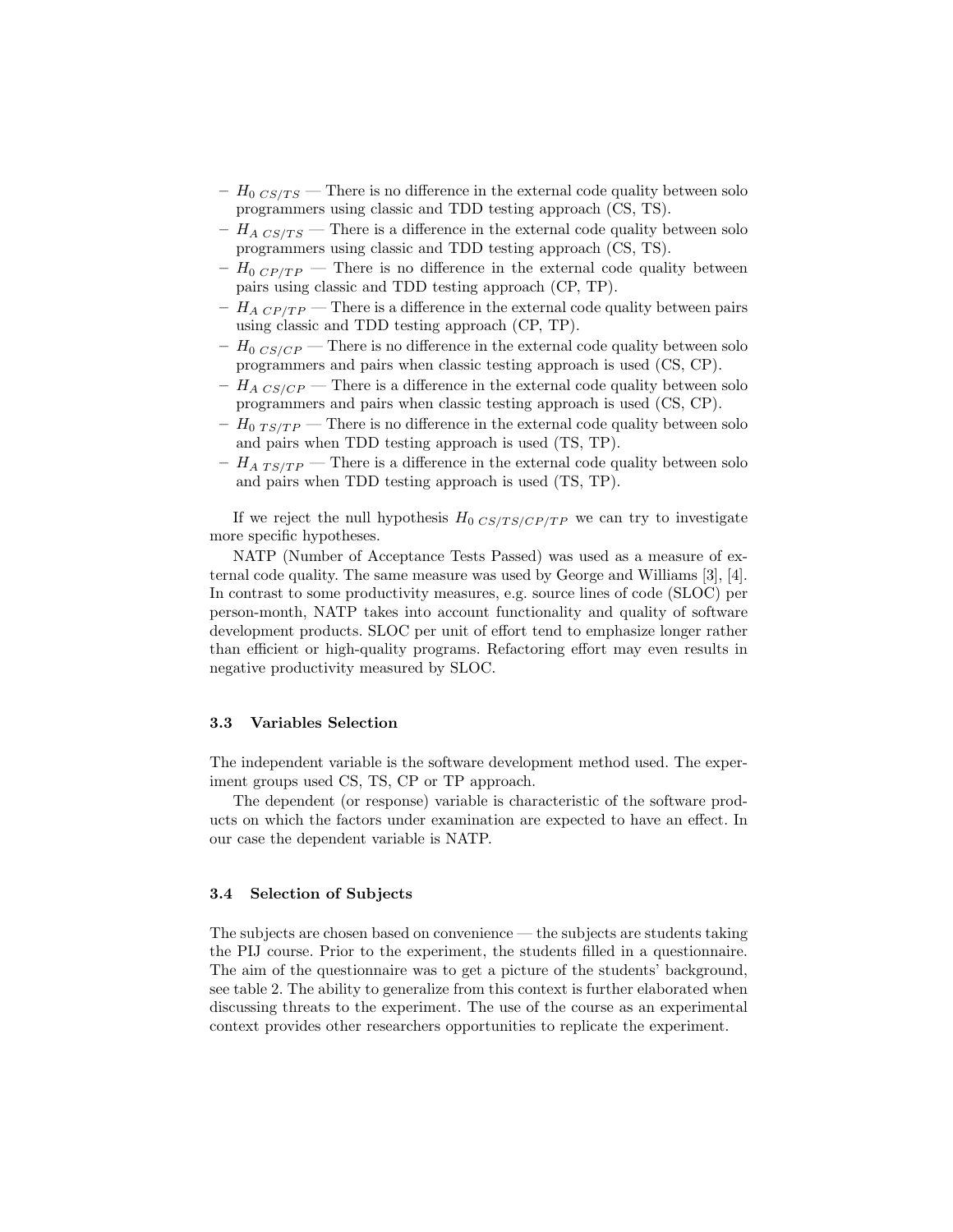| <b>Table 2.</b> The context of the experiment |  |
|-----------------------------------------------|--|
|-----------------------------------------------|--|

| CONTEXT FACTOR                             | ALL            | CS       | TS       | CP   | TP       |
|--------------------------------------------|----------------|----------|----------|------|----------|
| Number of:                                 |                |          |          |      |          |
| - MSc students:                            | 188            | 28       | 28       | 62   | 70       |
| $-2nd$ vear students                       | 108            | 13       | 16       | 40   | 39       |
| $-$ 3rd year students                      | 68             | 12       | 11       | 18   | 27       |
| $-4$ th year students                      | 10             | 3        | $\theta$ | 3    | 4        |
| $-5$ th year students                      | $\overline{2}$ | $\Omega$ | 1        | 1    | $\Omega$ |
| - Students with not only academic but also | 33             | 4        | 6        | 8    | 15       |
| industry experience                        |                |          |          |      |          |
| Mean value of:                             |                |          |          |      |          |
| - Programming experience in years          | 3.8            | 4.1      | 3.7      | 3.6  | 3.9      |
| - Java programming experience [in months]  | 3.9            | 7.1      | 2.8      | 3.4  | 3.5      |
| - Programming experience in another OO     | 20.5           | 21.8     | 20.9     | 19.2 | 21.1     |
| language than Java [in months]             |                |          |          |      |          |

#### 3.5 Design of the Experiment

The design is one factor (the software development method) with four treatments (alternatives):

- Solo programming using classic testing approach tests after implementation (CS).
- Solo programming using test-driven development (TS).
- Pair programming using classic testing approach tests after implementation (CP).
- Pair programming using test-driven development (TP).

The students were divided into groups based on their skills (measured by graders on an ordinal scale) and then randomized within TDD or classic testing approach groups. However the assignment to pair programming teams took into account the people preferences (as it seemed to be more natural and close to the real world practice). Students who did not complete the experiment were removed from the analysis. The design resulted in an unbalanced design, with 28 solo programmers and 31 pairs using classic testing approach, 28 solo programmers and 35 pairs using TDD practice.

#### 3.6 Instrumentation

The instrumentation of the experiment consisted of requirements specification (user stories), pre-test and post-test questionnaires, Eclipse project framework, detailed description of software development approaches (CS, TS, CP, TP), duties of subjects, instructions how to use the experiment infrastructure (e.g. CVS Version Management System) and examples (e.g. sample applications developed using TDD approach).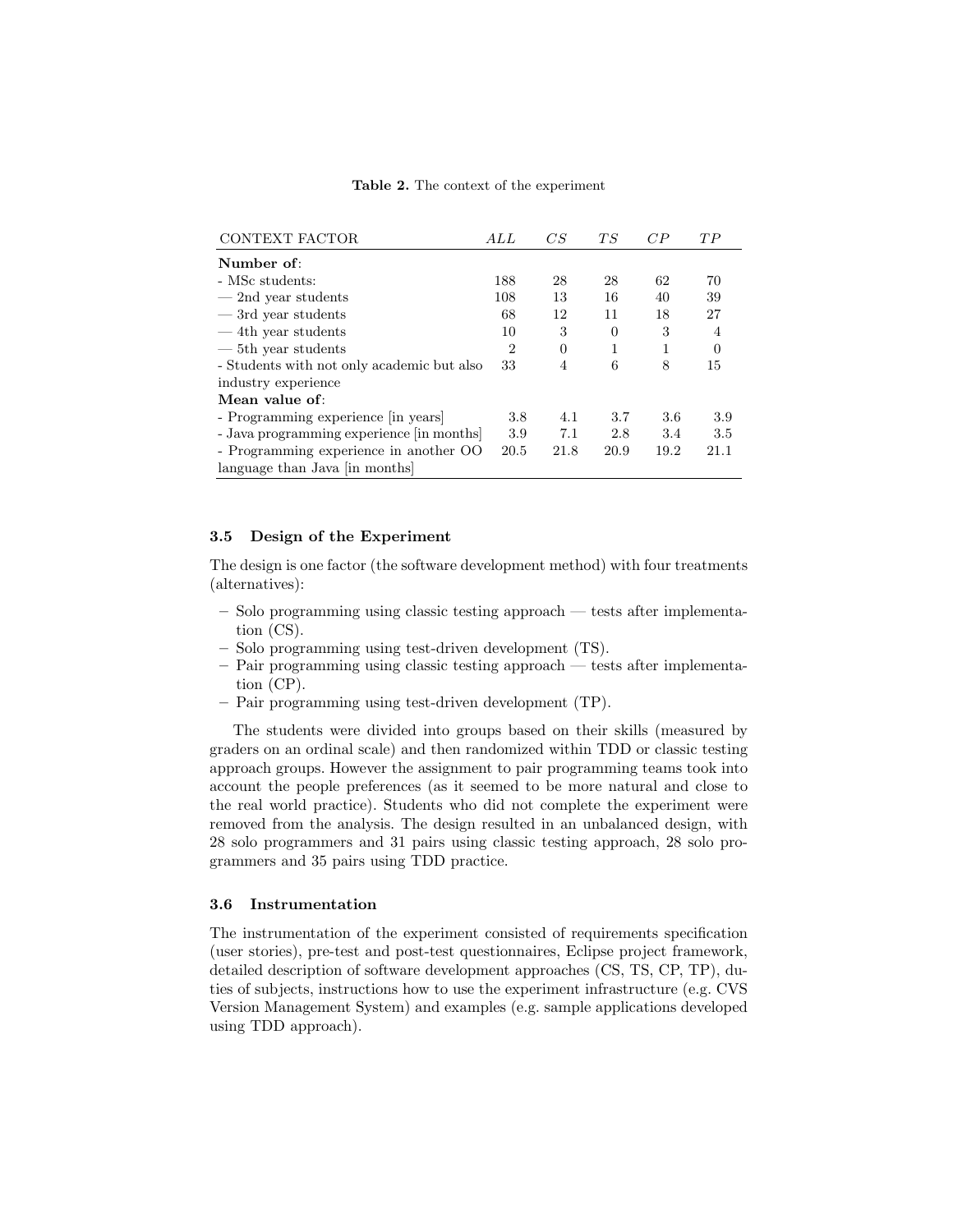#### 3.7 Validity Evaluation

The fundamental question concerning results from an experiment is how valid the results are. When conducting an experiment, there is always a set of threats to the validity of the results. Shadish, Cook and Campbell [12] defined four types of threats: statistical conclusion, internal, construct and external validity.

Threats to the statistical conclusion validity are concerned with issues that effect the ability to draw the correct conclusion about relations between the treatment and the outcome of an experiment. Threats to the statistical conclusion validity are considered to be under control. Robust statistical techniques, tools (e.g. Statistica) and large sample sizes to increase statistical power are used. Measures and treatment implementation are considered reliable. However the risk in the treatment implementation is that the experiment was spread across laboratory sessions. To avoid the risk access to the CVS repository was restricted to the specific laboratory sessions (access hours and IP addresses). The validity of the experiment is highly dependent on the reliability of the measures. The measure used in the experiment is considered reliable because it can be repeated with the same outcome. Heterogeneity of the subjects is blocked, based on their grades.

Threats to internal validity are influences that can affect the independent variable with respect to causality, without the researcher's knowledge. Concerning the internal validity, the risk of rivalry between groups must be considered. The group using the traditional method may do their very best to show that the old method is competitive. On the other hand subjects receiving less desirable treatments may not perform as well as they generally does. However, the subjects were informed that the goal of the experiment was to measure different approaches to software development not the subjects skills. Possible diffusion or imitation of treatments were under control of the graders.

Construct validity concerns generalizing the results of the experiment to the concepts behind the experiment. Threats to the construct validity are not considered very harmful. Inadequate explication of constructs does not seem to be a threat as the constructs were defined, before they were translated into measures or treatments  $-$  it was clearly stated what having higher external code quality means. The mono-operation bias is a threat as the experiment was conducted on a single software development project, however the size of the project was not toy size. Using a single type of measures is a mono-method bias threat, however the measure used in the experiment was rather objective.

Threats to *external* validity are conditions that limit our ability to generalize the results of our experiment to industrial practice. The largest threat is that students (who had short experience in PP and TDD) were used as subjects. Especially TDD possesses a fairly steep learning curve that must be surmounted before the benefits begin to accrue. However, study by Höst  $[5]$  suggest that students may provide an adequate model of the professional population. Furthermore, some of the subjects had also industry experience, see table 2. In summary, the threats are not considered large in this experiment.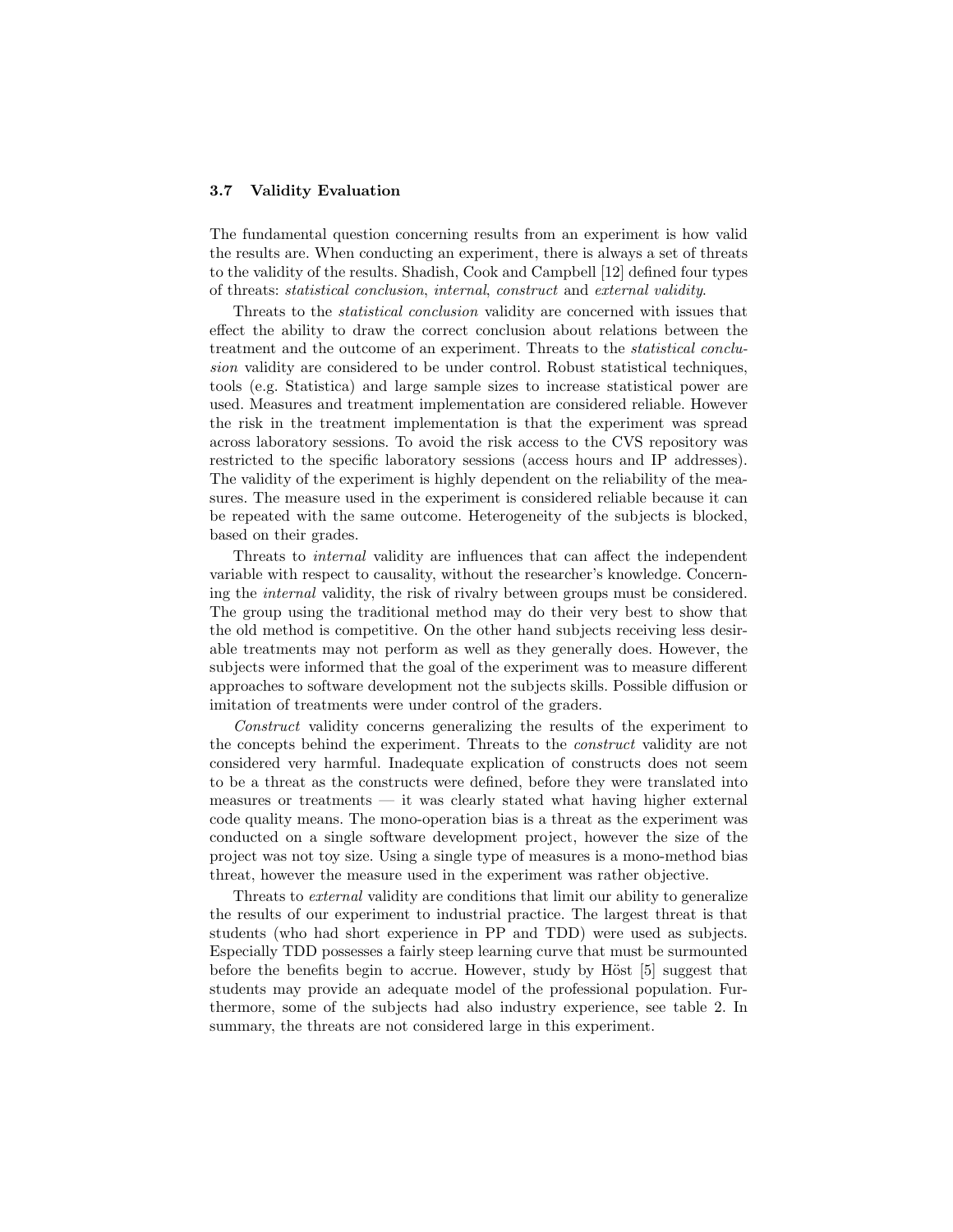# 4 Experiment Operation

The experiment was run at Wroclaw University of Technology in 2004 during eight laboratory sessions. The data was primarily collected by automated experiment infrastructure. Additionally the subjects filled in pre-test and posttest questionnaires, primarily to evaluate their experience and preferences. The package for the experiment was prepared in advance and is described in section 3.6.

# 5 Analysis of the Experiment

The experiment data are analyzed with descriptive analysis and statistical tests.

## 5.1 Descriptive Statistics

A good way to display the results of the experiment is by using a box and whisker diagram or box plot shown in figure 1. The box represents the range within which 50% of the data fall. The point within the box is the median. The 'I' shape shows us the limits within which all of the data fall. The first impression is that classic approaches performed better than TDD approaches.



Fig. 1. Box-whisker plot for the number of acceptance tests passed in different development methods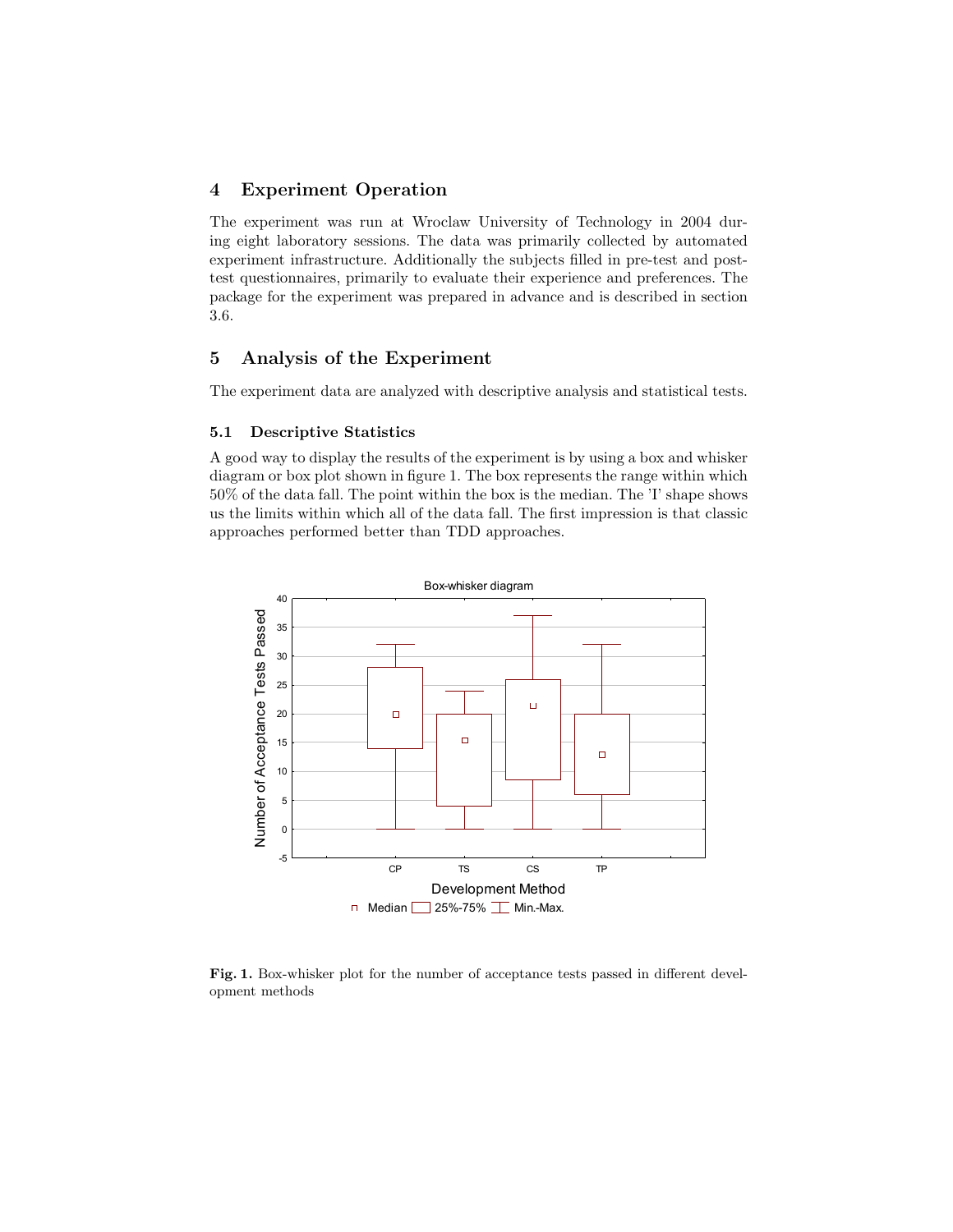#### 5.2 Hypotheses Testing

Experimental data are analysed using models that relate the dependent variable and factor under consideration. The use of these models involves making assumptions about the data that need to be validated. Therefore we run some exploratory analysis on the collected data to check whether they follow the assumptions of the parametric tests:

- Interval or ratio scale the collected data must be measured at an interval or ratio level (since parametric tests work on the arithmetic mean).
- Homogeneity of variance roughly the same variances between groups or treatments (if we use different subjects).
- Normal distribution the collected data come from a population that has a normal distribution.

The first assumption is met. The second assumption of homogeneity of variance is tested using Levene's test, see table 3. The Levene test is non-significant  $(p > 0.05)$  so we accept the null hypothesis that the difference between the variances is roughly zero — the variances are more or less equal.

Table 3. Test of Homogeneity of Variances

| Levene Statistic | Significance |
|------------------|--------------|
| 1.199            | 0.313        |

Having checked the two assumptions we have to test the third one — normality assumption using the Kolmogorov-Smirnov test as well as the Shapiro-Wilk test.

#### Table 4. Tests of Normality

| Approach  | Kolmogorov-Smirnov <sup>1</sup> |        | Shapiro-Wilk |           |        |              |
|-----------|---------------------------------|--------|--------------|-----------|--------|--------------|
|           | Statistic                       | $df^2$ | Significance | Statistic | $df^2$ | Significance |
| <b>CS</b> | 0.182                           | 28     | 0.018        | 0.931     | 28     | 0.066        |
| TS        | 0.157                           | 28     | 0.075        | 0.893     | 28     | 0.008        |
| CP        | 0.116                           | 31     | $0.200^{3}$  | 0.912     | 31     | 0.014        |
| TP        | 0.111                           | 35     | $0.200^{3}$  | 0.960     | 35     | 0.222        |

<sup>1</sup> Lilliefors Significance Correction.

 $^{\rm 2}$  Degrees of freedom.

<sup>&</sup>lt;sup>3</sup> This is a lower bound of the true significance.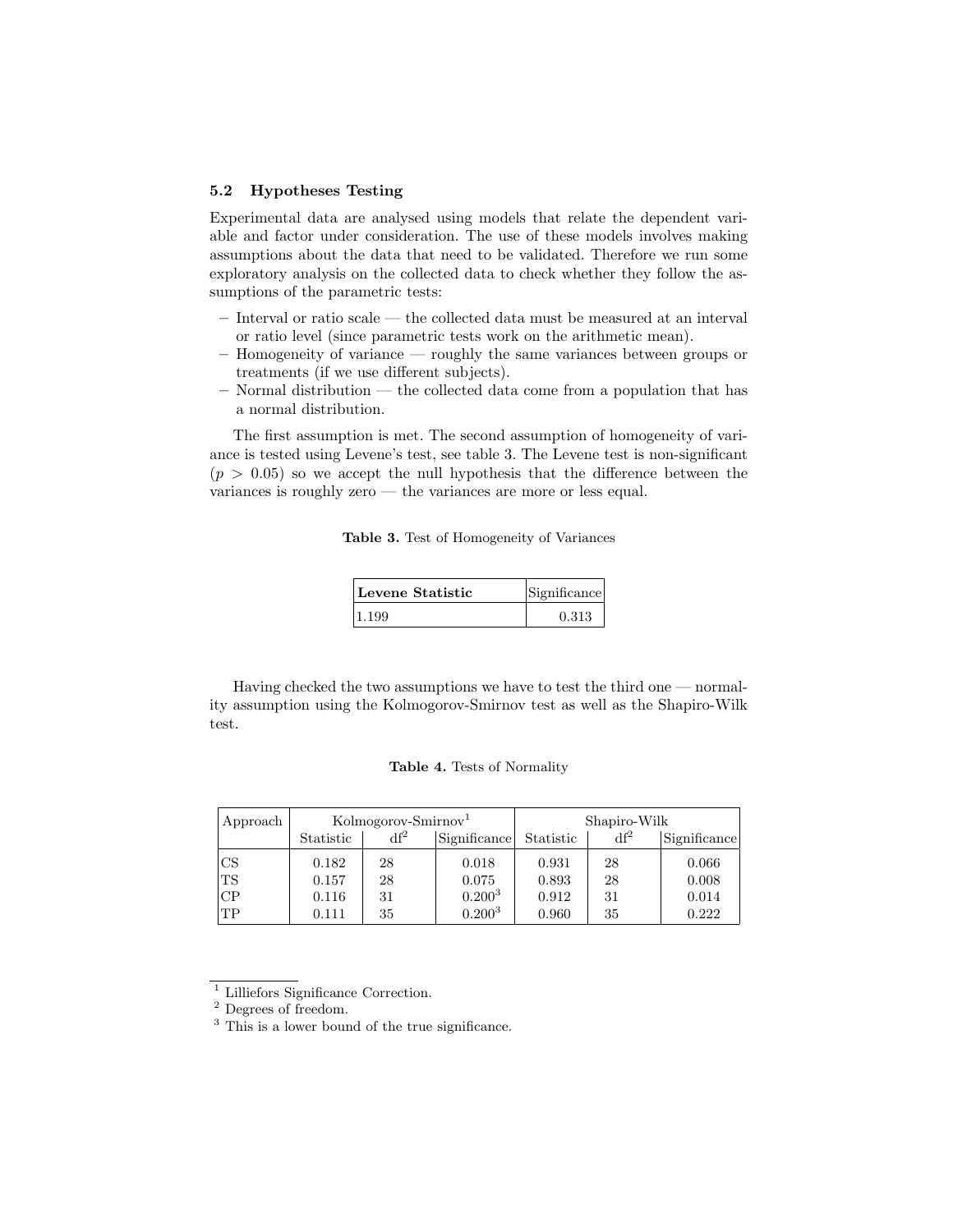We find that the data are not normally distributed in case of CS approach (according to the Kolmogorov-Smirnov statistic), TS and CP (according to the Shaprio-Wilk statistic), see table 4. This finding alerts us to the fact that a nonparametric test should be used.

The hypothesis regarding the difference in external code quality between the software development teams using CS, TS, CP and TP approach is evaluated using the Kruskal-Wallis one way analysis of variance by ranks. The Kruskal-Wallis test is a non-parametric alternative to the parametric ANOVA and can always be used instead of the ANOVA if it is not sure that the assumptions of ANOVA are met. The Kruskal-Wallis test is used for testing differences between the four experimental groups (CS, TS, CP, TP) when different subjects are used in each group.

The Kruskal-Wallis test analyses the ranked data. Table 5 shows a summary of these ranked data and tells us the mean rank in each treatment. The test statistic is a function of these ranks.

| Treatment | N   | Mean Rank |
|-----------|-----|-----------|
| CS        | 28  | 69.46     |
| TS        | 28  | 50.79     |
| CР        | 31  | 74.58     |
| TР        | 35  | 52.11     |
| Total     | 122 |           |

Table 5. Ranks

Table 6 shows this test statistic and its associated degrees of freedom (in this case we had 4 groups so  $4 - 1$  degrees of freedom), and the significance.

Table 6. Kruskal-Wallis Test Statistics [grouping variable: Approach(CS,TS,CP,TP)]

|                     | <b>NATP</b> |
|---------------------|-------------|
| Chi-Square          | 10.714      |
| df                  | з           |
| Asymp. Significance | 0.013       |

We can conclude that the software development approach used by the subjects significantly affected the external code quality (measured by NATP). This test tells us only that a difference exists, however it does not tell us exactly where the difference lies.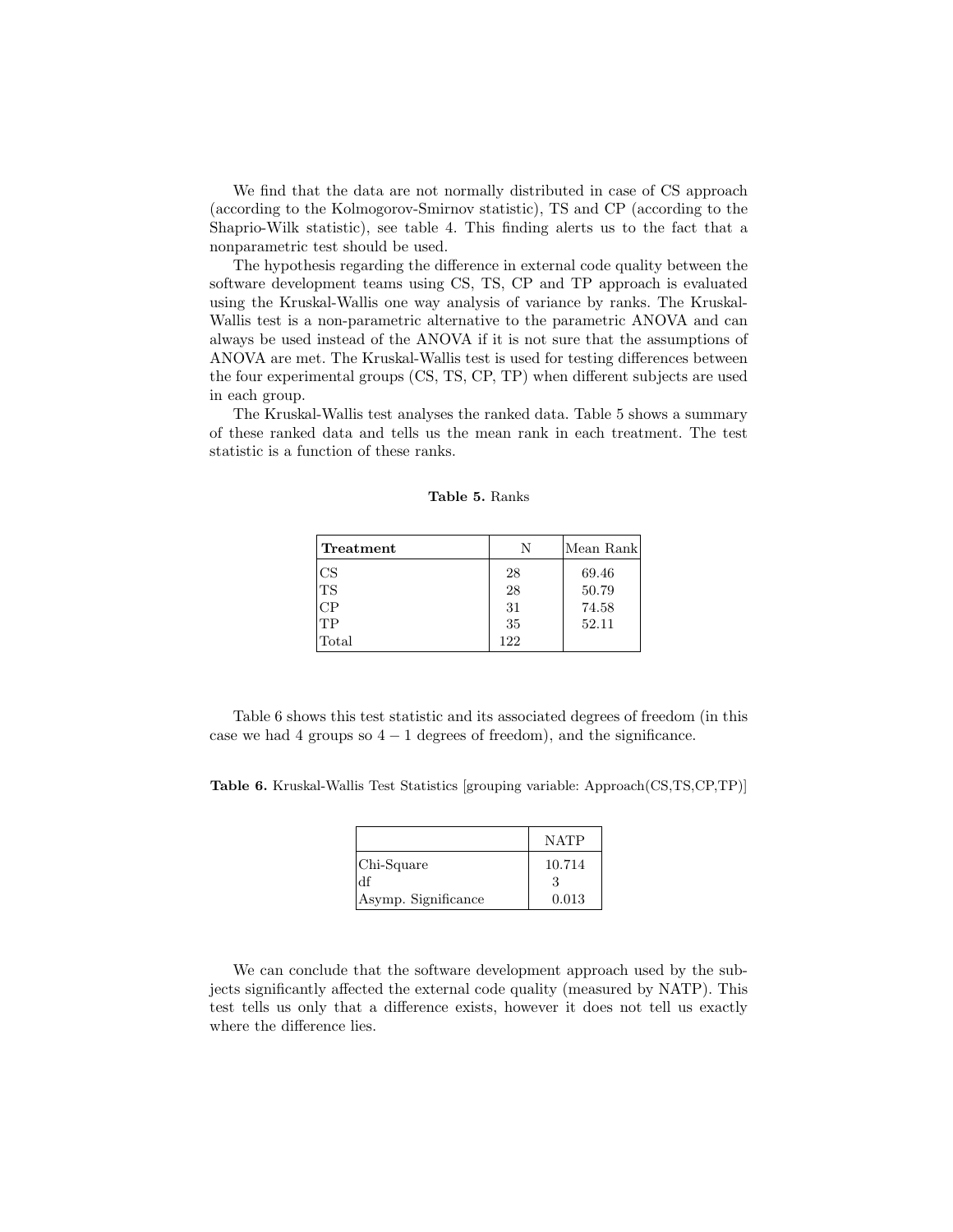One way to see which groups differ is to look at the box plot diagram of the groups (see figure 1). The first thing to note is that classic approaches (CS, CP) achieved better results (higher numbers of acceptance tests passed) than TDD approaches (TS, TP). However, this conclusion is subjective. We need to perform planned comparisons (contrasts) or multiple independent comparisons (Mann-Whitney tests) for specific hypotheses from section 3.2. It is justified as we identified the comparisons (specific hypotheses) as valid at the design stage of our investigation. The planned comparisons, instead of comparing everything with everything else, have the advantage that we can conduct fewer tests, and therefore, we don't have to be quite strict to control the type I error rate (the probability that a true null hypothesis is incorrectly rejected).

Tables 7, 8, 9 and 10 show the test statistics of Mann-Whitney tests on the four focused comparisons. When CP and TP approaches are compared the observed significance value is 0.013, see table 8. When CS and TS approaches are compared the observed significance value is 0.028, see table 7. The planned contrasts also suggest that using TDD instead of classic testing approach decreases the external code quality in case of pairs as well as solo programmers ( $p < 0.05$ ).

Table 7. Mann-Whitney Test Statistics (CS vs. TS)

|                                | <b>NATP</b> |
|--------------------------------|-------------|
| Mann-Whitney U                 | 258.000     |
| Wilcoxon W                     | 664.000     |
| 17.                            | $-2.198$    |
| Asymp. Significance (2-tailed) | 0.028       |

Table 8. Mann-Whitney Test Statistics (CP vs. TP)

|                                | <b>NATP</b> |
|--------------------------------|-------------|
| Mann-Whitney U                 | 348.500     |
| Wilcoxon W                     | 978.500     |
| z                              | $-2.495$    |
| Asymp. Significance (2-tailed) | 0.013       |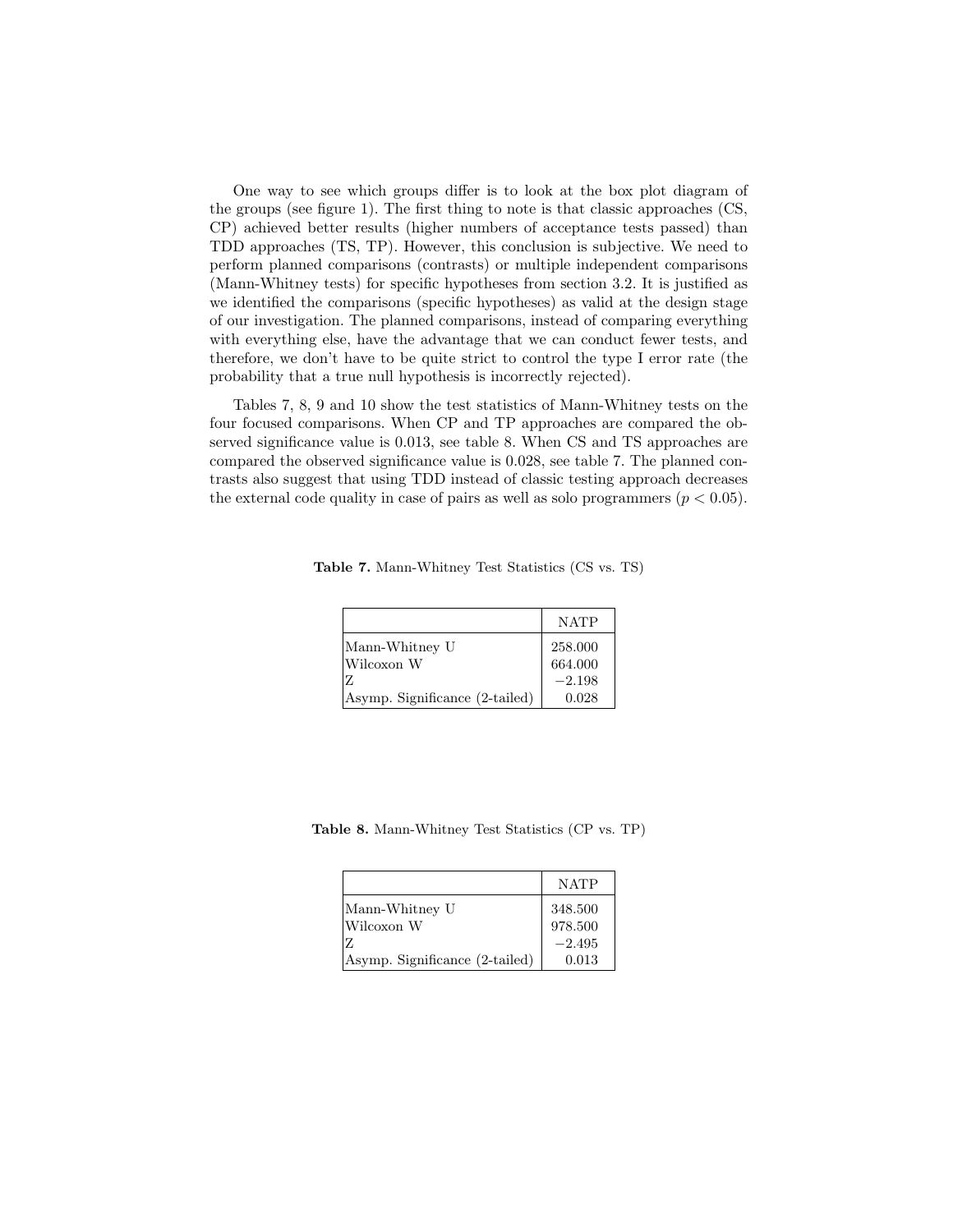|  | Table 9. Mann-Whitney Test Statistics (CS vs. CP) |  |  |  |
|--|---------------------------------------------------|--|--|--|
|--|---------------------------------------------------|--|--|--|

|                                | <b>NATP</b> |
|--------------------------------|-------------|
| Mann-Whitney U                 | 393.500     |
| Wilcoxon W                     | 799.500     |
| 17.                            | $-0.615$    |
| Asymp. Significance (2-tailed) | 0.538       |

Table 10. Mann-Whitney Test Statistics (TS vs. TP)

|                                | <b>NATP</b>                                         |
|--------------------------------|-----------------------------------------------------|
| Mann-Whitney U                 | $\begin{array}{ l} 485.000 \\ 1115.000 \end{array}$ |
| Wilcoxon W                     |                                                     |
| 7.                             | $-0.069$                                            |
| Asymp. Significance (2-tailed) | 0.945                                               |

# 6 Summary and Conclusions

The external code quality (measured by a number of acceptance tests passed) was significantly affected by the software development approach (the Kruskal-Wallis test statistics:  $H(3) = 10.71, p < 0.05$  where H is the test statistic function with 3 degrees of freedom and  $p$  is the significance). This means that there is a difference in the external code quality between the software development teams using CS, TS, CP and TP approach. Mann-Whitney tests were used to follow-up this finding. It appeared that the external code quality was lower when TDD was used instead of the classic, test-last software development approach in case of solo programmers (Mann-Whitney CS vs. TS test significance value  $p = 0.028$ ) and pairs (Mann-Whitney CP vs. TP test significance value  $p = 0.013$ ). There was no difference in the external code quality when pair programming was used instead of solo programming (Mann-Whitney CS vs. CP test significance value  $p = 0.538$ , Mann-Whitney TS vs. TP test significance value  $p = 0.945$ . The validity of the results must be considered within the context of the limitations discussed in the validity evaluation section.

Future research is needed to evaluate other properties than the external code quality as well as to evaluate PP and TDD in other contexts (e.g. in industry).

# 7 Acknowledgments

The author would like to thank the students for participating in the investigation, the graders for their help and the members of the e-Informatyka team (Wojciech Gdela, Tomasz Poradowski, Jacek Owocki, Grzegorz Makosa, Mariusz Sadal and